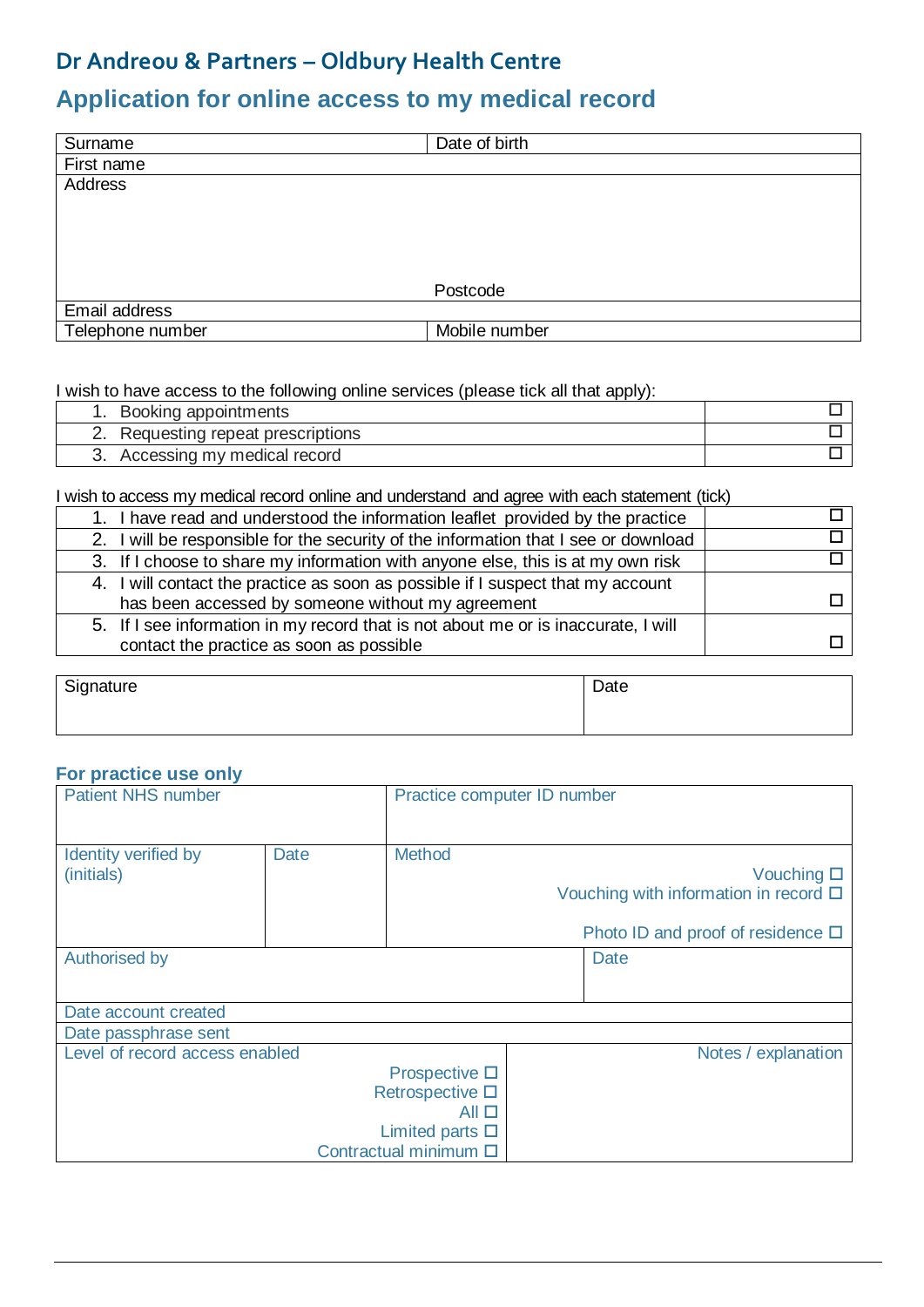# **1. Dr Andreou & Partners – Oldbury Health Centre**

### **Online Services & Records Access Patient information leaflet 'It's your choice'**

If you wish to, you can now use the internet to book appointments with a GP, request repeat prescriptions Giving 2 working days notice) for any medications you take regularly and look at your medical record online. You can also still use the telephone or call in to the surgery for any of these services as well. It's your choice.

It is currently only possible to book a single pre booked appointment via the online system, should you need a longer appointment slot, please contact a member of the reception team, who will try to do this for you.

Failure to cancel 2 online appointments which you then do attend for will result in your online access being reviewed.

Being able to see your record online might help you to manage your medical conditions. It also means that you can even access it from anywhere in the world should you require medical treatment on holiday. If you decide not to join or wish to withdraw, this is your choice and practice staff will continue to treat you in the same way as before. This decision will not affect the quality of your care.

You will be given login details, so you will need to think of a password which is unique to you. This will ensure that only you are able to access your record – unless you choose to share your details with a family member or carer.

#### **The practice has the right to remove online access to services for anyone that doesn't use them responsibly.**

Should you have any queries or concerns, please do not hesitate to contact us.

*This facility is only available to patients aged 18 years old and over. You will need to bring 2 forms of I.D, one of which should be an indate photo I.D and the second an address I.D dated within the last three months. (please note promotional/advertising documents are not acceptable. A bank statement or utility bill are acceptable.)Also a photo ID when collecting your password.* 



**Once login details have been issued to you via the practice, it will be your responsibility to keep your login details and password safe and secure. If you know or suspect that your record has been accessed by someone that you have not agreed should see it, then you should change your password immediately.**

**If you can't do this for some reason, we recommend that you contact the practice so that they can remove online access until you are able to reset your password.**

**If you print out any information from your record, it is also your responsibility to keep this secure. If you are at all worried about keeping printed copies safe, we recommend that you do not make copies at all.** 

**To register to use this service, you will need to fill in the attached application form.**

**Once you have given your consent, the practice can then activate your registration to enable you to use the** 

**Online facility.**